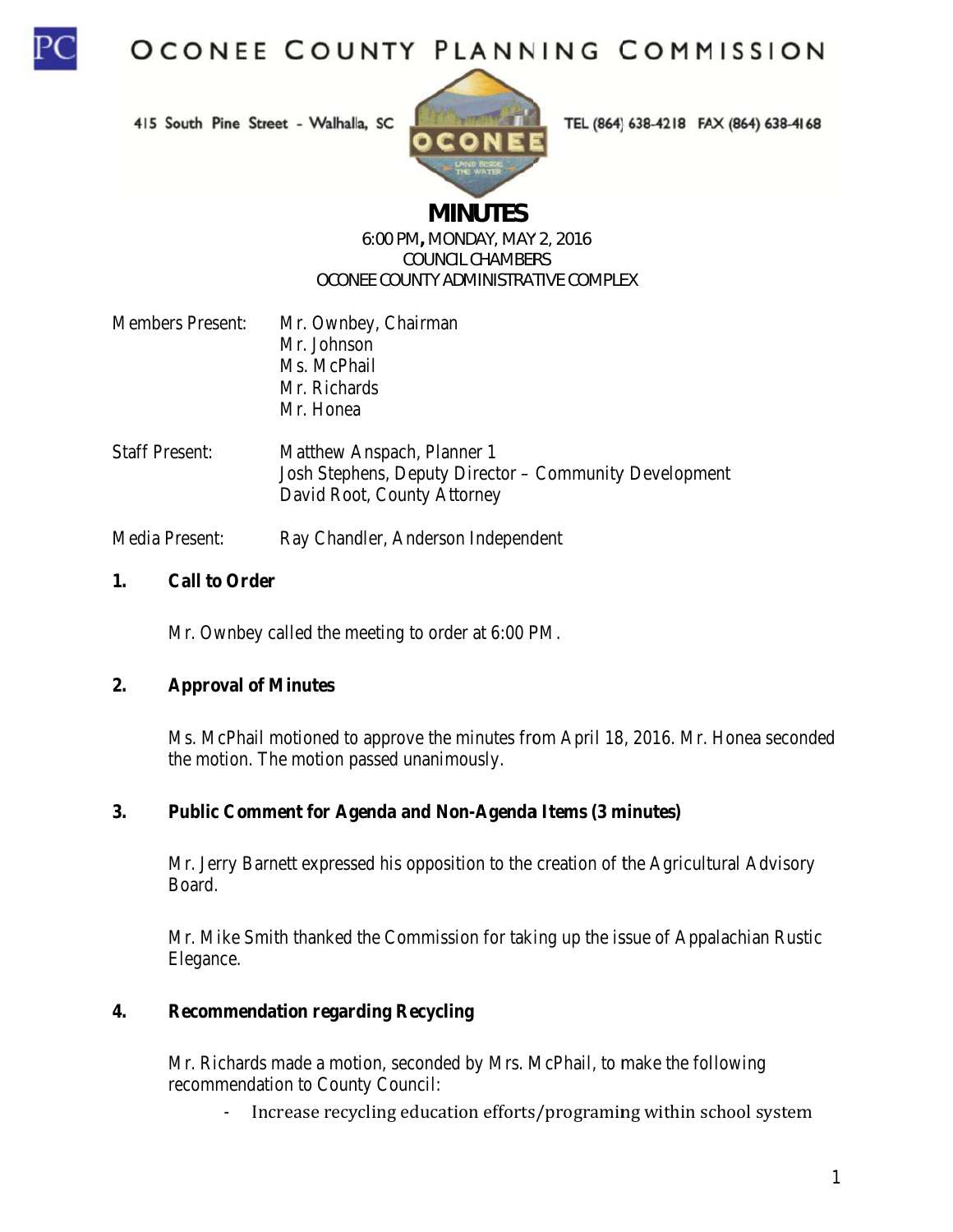- Improve recycling efforts within Oconee County Administrative Complex and other appropriate Facilities
- Improve logistics at Convenience Centers
	- o Possible traffic flow improvements
	- $\circ$  Increase number of recycle bins to ensure collection continues as items are transported from the centers
	- $\circ$  Review bin replacement procedures with the goal of ensuring centers are 'down' for the shortest amount of time possible
- Evaluate the role of the municipalities and current relationships between the county and municipalities as they relate to recycling
- Consider incentives such as a pay-as-you-throw program to help achieve overall recycling goals

The motion passed unanimously.

### **5. Continued Discussion Regarding Agricultural Zoning**

Based on previous discussions with the Commission and Commission direction, Mr. Stephens presented updated drafts of the zoning use matrix and a number of proposed new agricultural zoning districts that incorporated a number of issues of concern to the Commission with regards to agricultural zoning. Specifically an Agricultural District  $-5$ and Agricultural District – 50 were presented along with proposed updates to the use matrix for the existing Agricultural District, AD-5 and AD-50.

Ms. McPhail made a motion, seconded by Mr. Honea, to direct staff to draft an ordinance that would amend Chapter 38 of Oconee County Code of Ordinances in accordance of the proposed draft of an Agricultural District – 5, Agricultural District – 50 and proposed updated Use Matrix. The motion passed unanimously.

### **6**. **Continued Discussion Regarding Residential Zoning**

Mr. Stephens stated that the proposed drafts of cluster/pocket neighborhood standards had been distributed to a number of local developers for review and comment. Mr. Stephens stated that staff would update the Commission when all comments had been received.

### **7**. **Discussion of Appalachian Rustic Elegance**

There was lengthy discussion amongst the members of the Commission as to the particulars of this issue – would the standard be mandatory, where would the standard apply and how detailed should the standard be, etc.

The Commission asked staff to present more information on the matter at the next meeting – specifically as to how such standards could apply to corridors. Staff stated they would continue working on the matter.